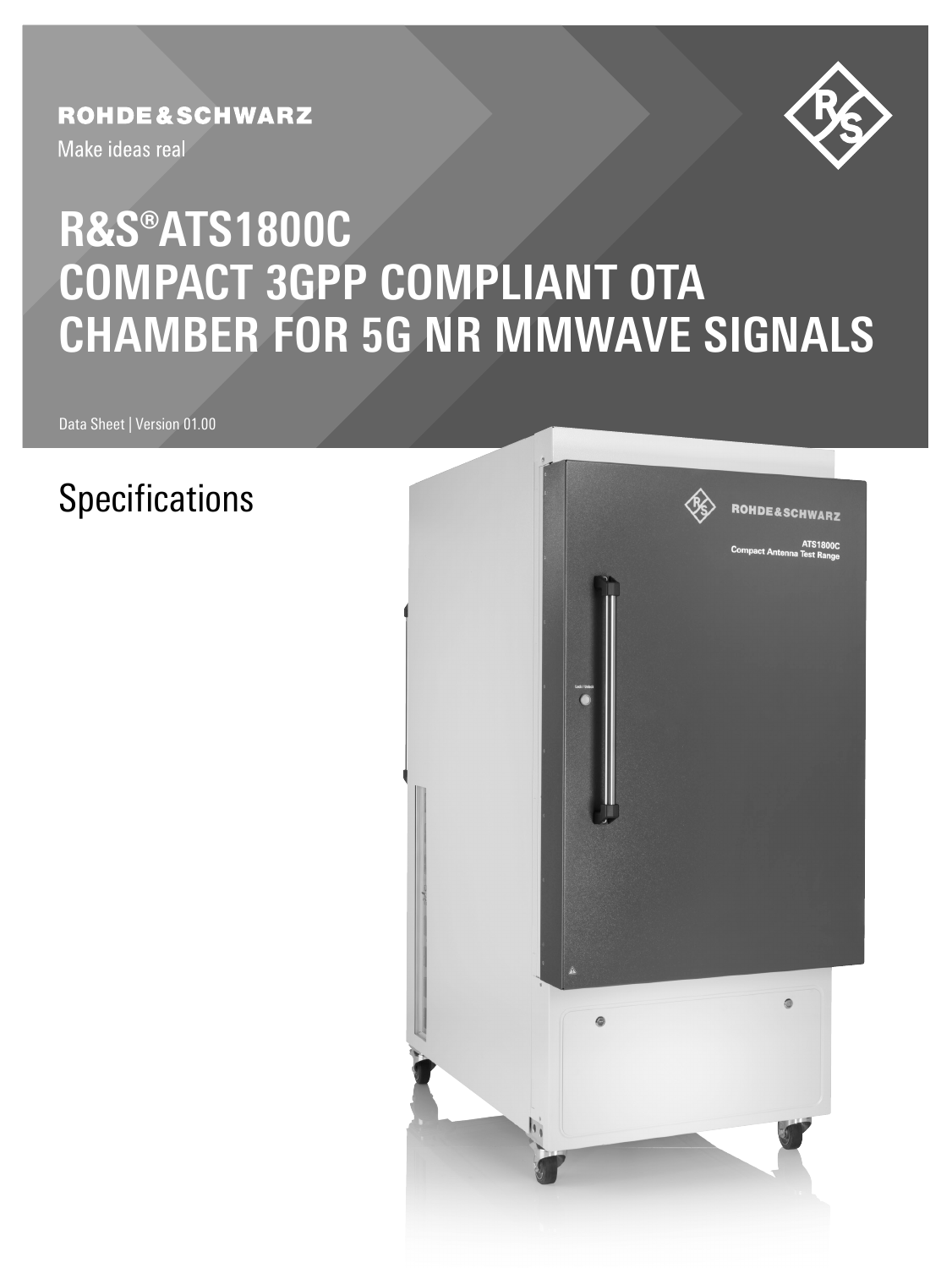### **CONTENTS**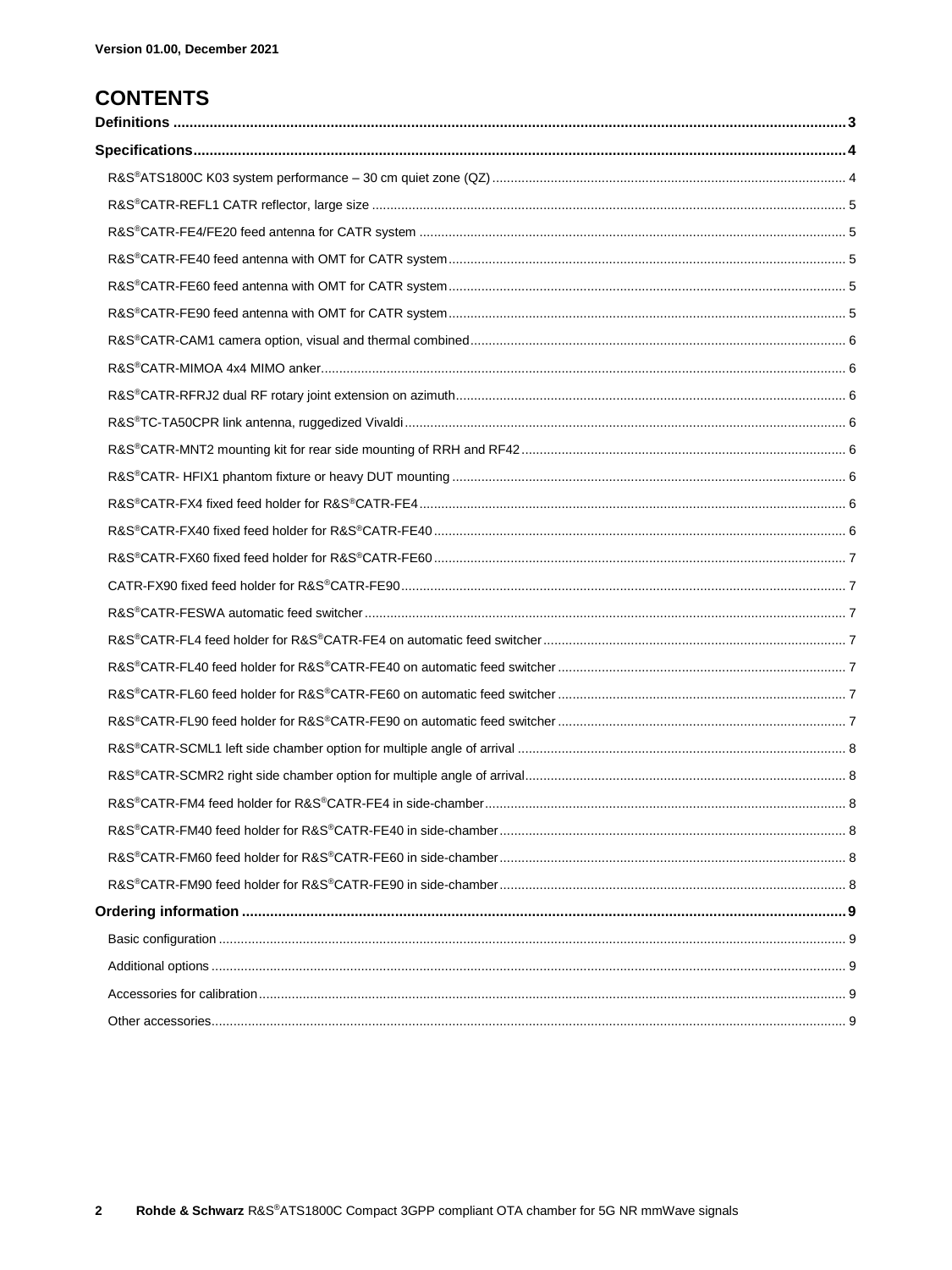# <span id="page-2-0"></span>**Definitions**

#### **General**

Product data applies under the following conditions:

- Three hours storage at ambient temperature followed by 30 minutes warm-up operation
- Specified environmental conditions met
- Recommended calibration interval adhered to
- All internal automatic adjustments performed, if applicable

#### **Specifications with limits**

Represent warranted product performance by means of a range of values for the specified parameter. These specifications are marked with limiting symbols such as <, ≤, >, ≥, ±, or descriptions such as maximum, limit of, minimum. Compliance is ensured by testing or is derived from the design. Test limits are narrowed by guard bands to take into account measurement uncertainties, drift and aging, if applicable.



#### **Non-traceable specifications with limits (n. trc.)**

Represent product performance that is specified and tested as described under "Specifications with limits" above. However, product performance in this case cannot be warranted due to the lack of measuring equipment traceable to national metrology standards. In this case, measurements are referenced to standards used in the Rohde & Schwarz laboratories.

#### **Specifications without limits**

Represent warranted product performance for the specified parameter. These specifications are not specially marked and represent values with no or negligible deviations from the given value (e.g. dimensions or resolution of a setting parameter). Compliance is ensured by design.

#### **Typical data (typ.)**

Characterizes product performance by means of representative information for the given parameter. When marked with <, > or as a range, it represents the performance met by approximately 80 % of the instruments at production time. Otherwise, it represents the mean value.

#### **Nominal values (nom.)**

Characterize product performance by means of a representative value for the given parameter (e.g. nominal impedance). In contrast to typical data, a statistical evaluation does not take place and the parameter is not tested during production.

#### **Measured values (meas.)**

Characterize expected product performance by means of measurement results gained from individual samples.

#### **Uncertainties**

Represent limits of measurement uncertainty for a given measurand. Uncertainty is defined with a coverage factor of 2 and has been calculated in line with the rules of the Guide to the Expression of Uncertainty in Measurement (GUM), taking into account environmental conditions, aging, wear and tear.

Device settings and GUI parameters are designated with the format "parameter: value".

Non-traceable specifications with limits, typical data as well as nominal and measured values are not warranted by Rohde & Schwarz.

In line with the 3GPP/3GPP2 standard, chip rates are specified in million chips per second (Mcps), whereas bit rates and symbol rates are specified in billion bits per second (Gbps), million bits per second (Mbps), thousand bits per second (kbps), million symbols per second (Msps) or thousand symbols per second (ksps), and sample rates are specified in million samples per second (Msample/s). Gbps, Mcps, Mbps, Msps, kbps, ksps and Msample/s are not SI units.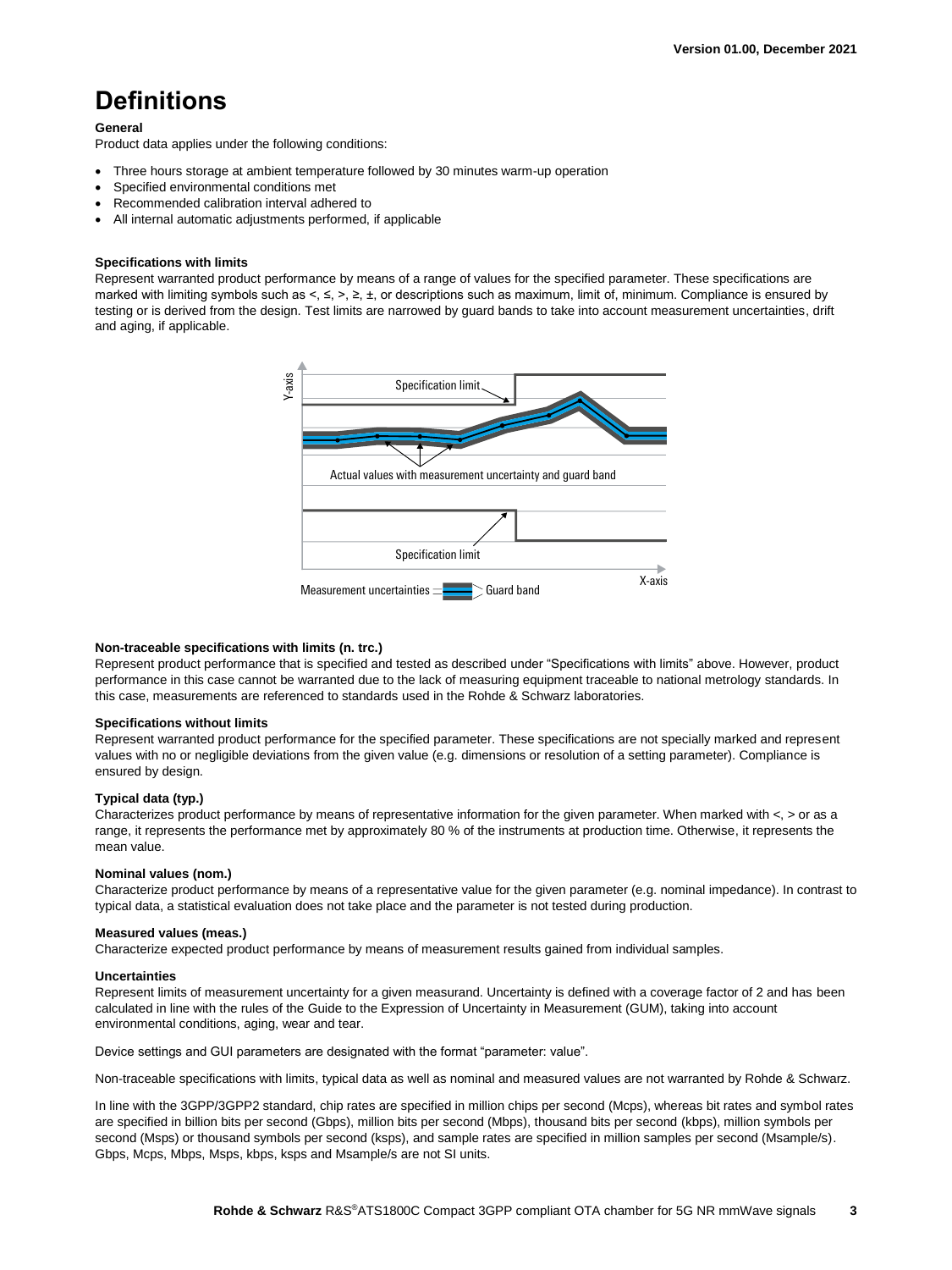# <span id="page-3-0"></span>**Specifications**

The R&S®ATS1800C is a CATR based compact and accurate test chamber for RF testing of antennas, modules or devices in the 5G NR FR2 frequency bands. Values specified are based on system performance level, some individual items might perform better isolated.

### <span id="page-3-1"></span>**R&S®ATS1800C K03 system performance – 30 cm quiet zone (QZ)**

| <b>General RF parameters</b>         |                               |                              |
|--------------------------------------|-------------------------------|------------------------------|
| Frequency range                      | in-band                       | 23.5 GHz to 44.3 GHz (meas.) |
|                                      | out-of-band                   | 6 GHz to 90 GHz              |
| Shielding effectiveness <sup>1</sup> | chamber                       | $> 90$ dB (meas.)            |
| Feed antenna polarization            |                               | dual polarized               |
| RF connectors                        | feed antenna H/V feed through | $2 \times PC$ 1.85 mm (f)    |
|                                      | link/DUT feed through         | $1 \times PC$ 1.85 mm (f)    |

| Quality of quiet zone <sup>2</sup> |                          |                       |
|------------------------------------|--------------------------|-----------------------|
| Quiet zone size                    |                          | Ø 30 cm               |
| Amplitude performance <sup>3</sup> | average amplitude taper  | $<$ 1.5 dB (meas.)    |
|                                    | average amplitude ripple | $< 0.5$ dB (meas.)    |
| Total phase variation              | at 28 GHz                | $±7.5^\circ$ (meas.)  |
|                                    | at 39 GHz                | $±10^{\circ}$ (meas.) |
| Range path loss                    | at 28 GHz                | $< 51$ dB             |
|                                    | at 39 GHz                | $<$ 53 dB             |

| <b>Chamber specifications</b> |                       |                                                                      |
|-------------------------------|-----------------------|----------------------------------------------------------------------|
| Power consumption             |                       | 100 V to 120 V/200 V to 240 V (AC),                                  |
|                               |                       | 50 Hz to 60 Hz/max, 5 A                                              |
| Power plug                    |                       | C <sub>20</sub>                                                      |
| Internal power socket outlet  | DUT power supply      | 100 V to 230 V (AC), max. 2 A                                        |
| Weight                        |                       | approx. 500 kg (1102.31 lb)                                          |
| <b>Dimensions</b>             | $W \times H \times D$ | $0.90$ m $\times$ 1.99 m $\times$ 1.53 m                             |
|                               |                       | $(35.43 \text{ in} \times 78.35 \text{ in} \times 60.24 \text{ in})$ |
| Wheels                        | lockable              | 4                                                                    |
| Door operation                |                       | manually operated, electrical closing                                |
|                               |                       | mechanism                                                            |
| Ventilation rate              |                       | 140 $m^3/h$ (nom.)                                                   |
| Noise level                   |                       | 38 dB(A) (nom.)                                                      |

<span id="page-3-2"></span>

| <b>Positioning system</b>                 |                                              |                                                      |
|-------------------------------------------|----------------------------------------------|------------------------------------------------------|
| DUT load capability (centered)            | on snowflake (standard fixture) <sup>4</sup> | 8 kg, 3GPP alignment option 2                        |
|                                           | on clamp (standard fixture) 4                | 1 kg, 3GPP alignment options 1 and 3                 |
|                                           | on R&S®CATR-HFIX1 (opt.)                     | 20 kg, 3GPP alignment option 2                       |
| <b>DUT</b> dimensions                     | max.                                         | Ø 520 mm                                             |
| <b>DUT</b> connections                    | on azimuth                                   | $1 \times$ USB 3.2                                   |
|                                           | on azimuth                                   | $1 \times PC$ 2.4 mm (m)                             |
| Maximum rotating speed                    | elevation                                    | $120^{\circ}/s$                                      |
|                                           | azimuth                                      | $150^{\circ}/s$                                      |
| Rotating angle                            | azimuth and elevation                        | ±181°                                                |
| Angular resolution                        | azimuth and elevation                        | $0.01^\circ$                                         |
| Accumulated positioner error <sup>5</sup> | azimuth and elevation with $DUT < 5$ kg      | $< 0.1^{\circ}$                                      |
|                                           | azimuth and elevation with $DUT < 20$ kg     | $< 0.2^\circ$                                        |
| Hardware triggering                       | azimuth or elevation                         | <b>BNC</b>                                           |
|                                           | triggering accuracy                          | $< 0.01^{\circ}$                                     |
| Positioner API                            |                                              | $C / C_{++} / C_{#} / VB$ .NET / MATLAB <sup>®</sup> |

<sup>1</sup> From 650 MHz to 60 GHz.

l

<sup>2</sup> From 23.5 GHz to 44.3 GHz.

<sup>&</sup>lt;sup>3</sup> Measured from 23.5 GHz to 90 GHz.

<sup>4</sup> Additionally available with R&S®CATR-FIX1U or R&S®CATR-FIX2U.

<sup>5</sup> Measured worst-case scenario (i.e.: positioner at 135°).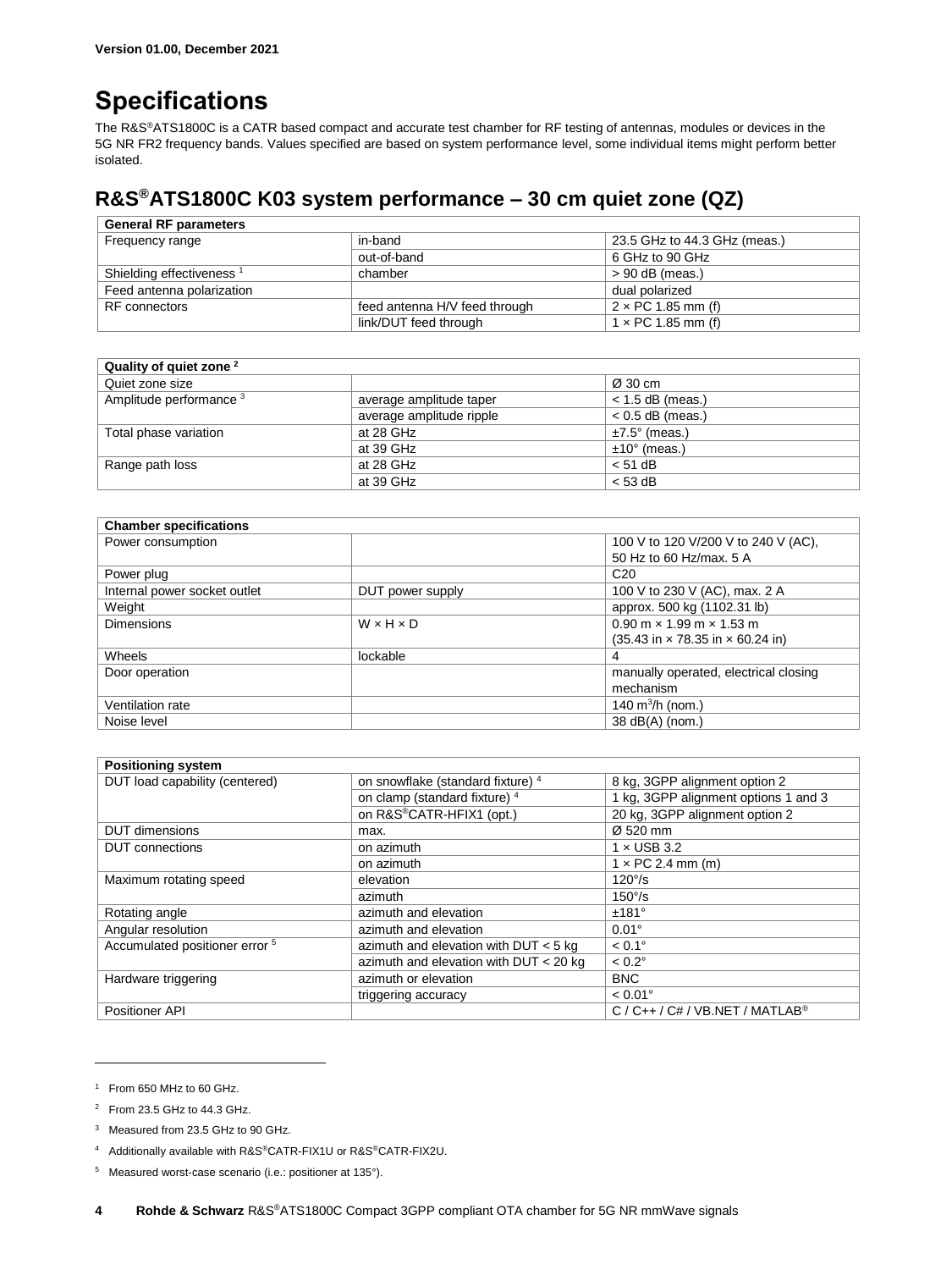| <b>Feedthroughs</b>                |                                                                |                                     |
|------------------------------------|----------------------------------------------------------------|-------------------------------------|
| Pre-installed                      | communications to DUT                                          | $1 \times$ USB 3.2 (USB-B or USB-C) |
|                                    | communications interface for chamber<br>and positioner control | $1 \times$ Ethernet                 |
|                                    | hardware trigger output                                        | $1 \times BNC$                      |
|                                    | I/Os for external system communications                        | $1 \times D$ -Sub                   |
|                                    | used for software update                                       | $1 \times$ USB 2.0                  |
| Unoccupied feed throughs available | front, below door                                              | 6                                   |
|                                    | left                                                           | 2                                   |
|                                    | right                                                          | 3                                   |
|                                    | rear, top                                                      | 2                                   |

#### **Environmental conditions**

| Temperature range | operating temperature range | +10 °C to +40 °C                      |
|-------------------|-----------------------------|---------------------------------------|
|                   | storage temperature range   | $-10$ °C to +50 °C                    |
| Damp heat         |                             | 75 % relative humidity,               |
|                   |                             | noncondensing at $+10$ °C to $+40$ °C |

#### **Product conformity**

| Electromagnetic compatibility                                                               | in line with<br>$EU$ – EMC Directive 2004/108/EC  | applied harmonized standards:<br>$\bullet$ EN 61326-1.<br>• EN 55011, group I, class B equipment                                  |
|---------------------------------------------------------------------------------------------|---------------------------------------------------|-----------------------------------------------------------------------------------------------------------------------------------|
| Electrical safety                                                                           | in line with<br>EU - Machine Directive 2006/42/EC | applied harmonized and non-harmonized<br>standards:<br>$\bullet$ EN ISO 12100<br>$\bullet$ EN 61010-1<br>$\bullet$ EN 61010-2-120 |
| Restriction of the use of hazardous<br>substances in electrical and electronic<br>equipment | in line with<br>EU - RoHS Directive               | applied harmonized standard:<br>EN 50581                                                                                          |

### <span id="page-4-0"></span>**R&S®CATR-REFL1 CATR reflector, large size**

| Frequency range <sup>6</sup> |            | 6 GHz to 90 GHz                                   |
|------------------------------|------------|---------------------------------------------------|
| Quiet zone                   |            | Ø 30 cm                                           |
| Surface roughness            | <b>RMS</b> | um                                                |
| <b>Dimension</b>             |            | 54 cm $\times$ 56 cm (21.26 in $\times$ 22.05 in) |

#### <span id="page-4-1"></span>**R&S®CATR-FE4/FE20 feed antenna for CATR system**

| Frequency range                          | out of band | 6 GHz to 25 GHz |
|------------------------------------------|-------------|-----------------|
| Polarization                             |             | dual polarized  |
| <b>RF</b><br>- connectors on feedthrough |             | . פרחם<br>mm    |

### <span id="page-4-2"></span>**R&S®CATR-FE40 feed antenna with OMT for CATR system**

| Frequency range              | in-band | 23.45 GHz to 44.3 GHz     |
|------------------------------|---------|---------------------------|
| Polarization                 |         | dual polarized            |
| RF connectors on feedthrough |         | $2 \times PC$ 1.85 mm (f) |

#### <span id="page-4-3"></span>**R&S®CATR-FE60 feed antenna with OMT for CATR system**

| Frequency range              | out of band | 36.5 GHz to 61 GHz        |
|------------------------------|-------------|---------------------------|
| Polarization                 |             | dual polarized            |
| RF connectors on feedthrough |             | $2 \times PC$ 1.85 mm (f) |

### <span id="page-4-4"></span>**R&S®CATR-FE90 feed antenna with OMT for CATR system**

| Frequency range              | out of band | 59 GHz to 92 GHz          |
|------------------------------|-------------|---------------------------|
| Polarization                 |             | dual polarized            |
| RF connectors on feedthrough |             | $2 \times PC$ 1.35 mm (f) |

<sup>6</sup> Higher/lower frequencies are possible with higher mean error inside the quiet zone.

 $\overline{a}$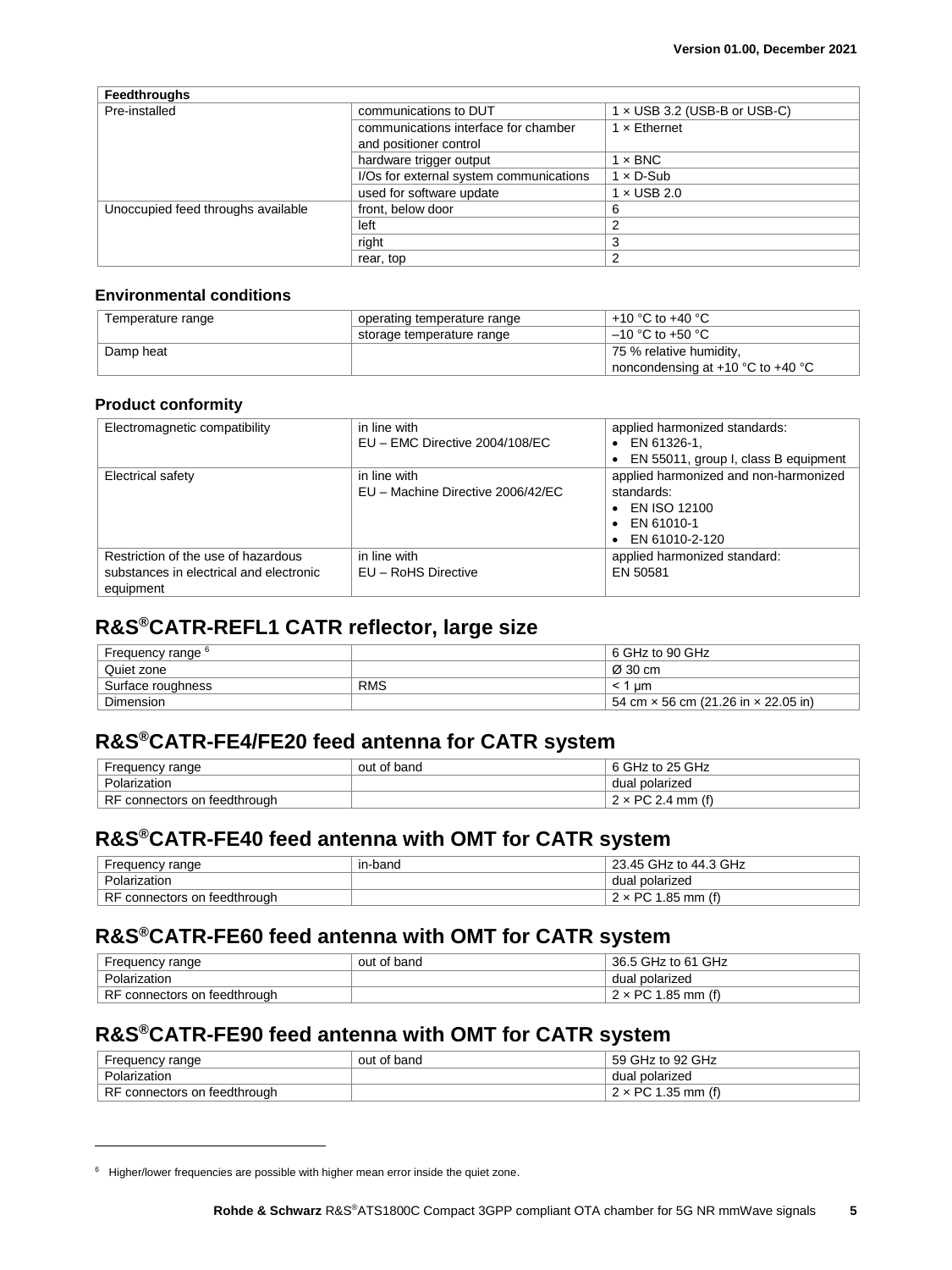### <span id="page-5-0"></span>**R&S®CATR-CAM1 camera option, visual and thermal combined**

| Image modes              |                                       | visual, thermal, MSX (IR image with |
|--------------------------|---------------------------------------|-------------------------------------|
|                          |                                       | enhanced detail presentation)       |
|                          |                                       | light available                     |
| Field of view            |                                       | $48^\circ \times 37^\circ$          |
| Accuracy                 | for values from $+10$ °C to $+100$ °C | $\pm 2$ °C (nom.)                   |
| Communications interface |                                       | Ethernet                            |

#### <span id="page-5-1"></span>**R&S®CATR-MIMOA 4x4 MIMO anker**

| Number of dual polarized antennas |                                         |                                 |
|-----------------------------------|-----------------------------------------|---------------------------------|
| Antenna mounting                  |                                         | Swivel ball or fixed            |
| Adjustability                     | in Y-axis, from azimuth rotation center | $±200$ mm                       |
| RF connector                      | on left rear, outside of chamber        | $4 \times$ SMA feed through (f) |

#### <span id="page-5-2"></span>**R&S®CATR-RFRJ2 dual RF rotary joint extension on azimuth**

| Frequency range             | port 1                                | DC to 50 GHz                     |
|-----------------------------|---------------------------------------|----------------------------------|
|                             | port 2                                | DC to 18 GHz                     |
| RF connection on positioner | port 1                                | $2.4 \, \text{mm} \, \text{(m)}$ |
|                             | port 2                                | $2.92$ mm (m)                    |
| Feedthrough                 | port 1 (reused from existing chamber) | 1.85 mm (f)                      |
|                             | port 2                                | $2.92$ mm (f)                    |

#### <span id="page-5-3"></span>**R&S®TC-TA50CPR link antenna, ruggedized Vivaldi**

| Frequency range  |                                         | 650 MHz to 50 GHz                             |
|------------------|-----------------------------------------|-----------------------------------------------|
| RF connector     | incl. RF cable MMPX (m) to 1.85 mm (m), | <b>MMPX</b>                                   |
|                  | length: 350 mm                          |                                               |
| Impedance        |                                         | 50 $\Omega$                                   |
| Outer dimensions |                                         | 7 cm $\times$ 3 cm (2.76 in $\times$ 1.18 in) |

### <span id="page-5-4"></span>**R&S®CATR-MNT2 mounting kit for rear side mounting of RRH and RF42**

| Number of mounting plates |                    |                                                 |
|---------------------------|--------------------|-------------------------------------------------|
| Maximum number of RRHs    | per mounting plate | 4 (threads available)                           |
| Maximum number of RF42    | per mounting plate | 1 (threads available)                           |
| Hole pattern              |                    | 30 mm $\times$ 30 mm (1.18 in $\times$ 1.18 in) |
| Mounting surface          | W×H                | 630 mm x 480 mm (24.80 in x 18.90 in)           |
| Maximum weight            | per mounting plate | 20 kg (44.09 lb)                                |

#### <span id="page-5-5"></span>**R&S®CATR- HFIX1 phantom fixture or heavy DUT mounting**

| Maximum DUT weight             |     | 20 ka                                             |
|--------------------------------|-----|---------------------------------------------------|
| Maximum DUT size               | Ø×H | 52 cm $\times$ 40 cm (20.47 in $\times$ 15.75 in) |
| Alignment options in line with |     | alignment option 2                                |
| 3GPP standard                  |     |                                                   |

### <span id="page-5-6"></span>**R&S®CATR-FX4 fixed feed holder for R&S®CATR-FE4**

| Cable length     |           | 300 mm                   |
|------------------|-----------|--------------------------|
| Connector type   |           | $2 \times PC$ 2.4 mm (m) |
| Attenuation      | at 20 GHz | $1.1$ dB (nom.)          |
|                  |           | $1.3$ dB (nom.)          |
| Number of cables |           |                          |

#### <span id="page-5-7"></span>**R&S®CATR-FX40 fixed feed holder for R&S®CATR-FE40**

| Cable length     |           | 300 mm                   |
|------------------|-----------|--------------------------|
| Connector type   |           | $2 \times PC$ 2.4 mm (m) |
| Attenuation      | at 28 GHz | $1.1$ dB (nom.)          |
|                  | at 39 GHz | $1.3$ dB (nom.)          |
| Number of cables |           |                          |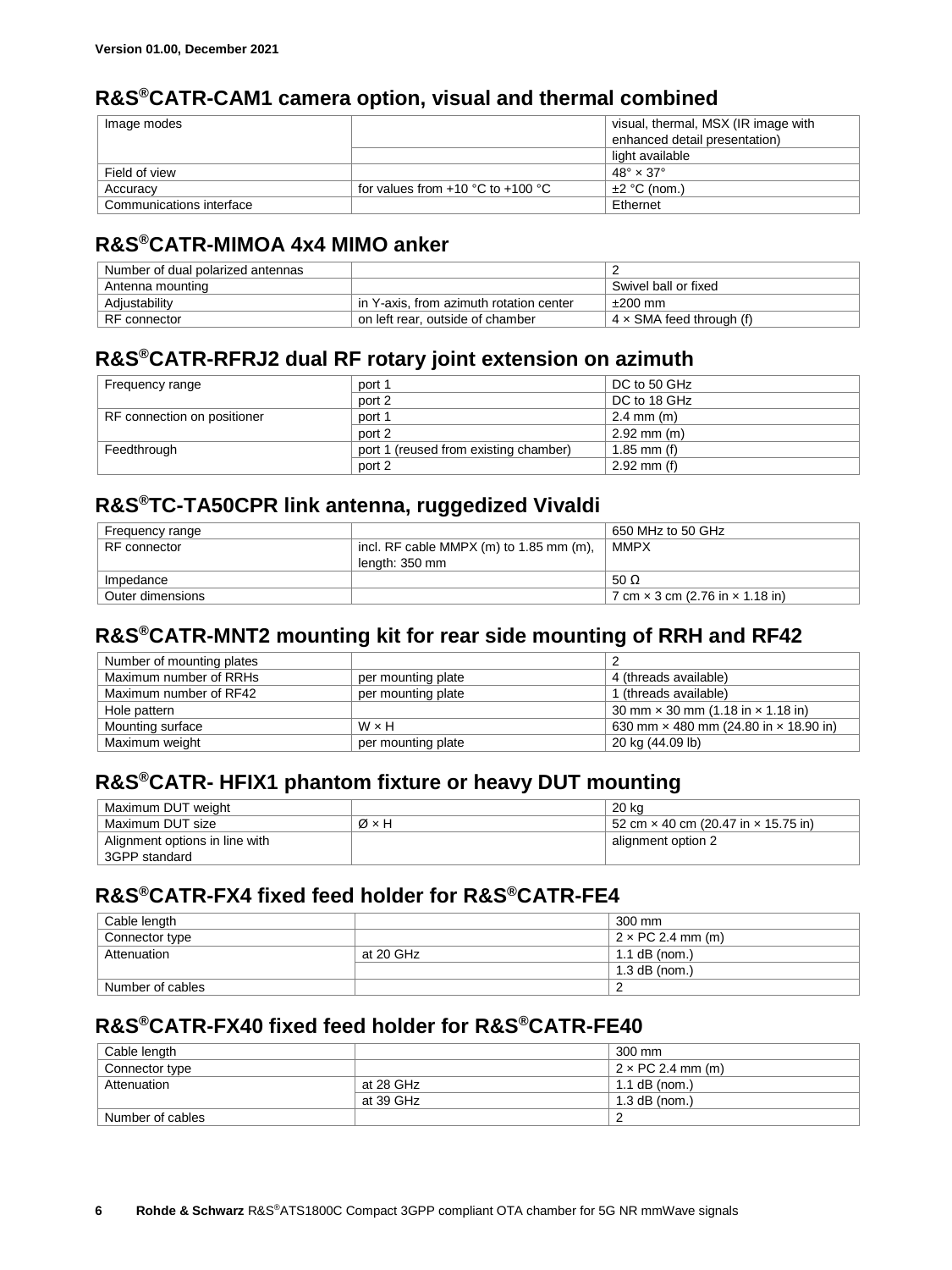### <span id="page-6-0"></span>**R&S®CATR-FX60 fixed feed holder for R&S®CATR-FE60**

| Cable length     |           | 300 mm                    |
|------------------|-----------|---------------------------|
| Connector type   |           | $2 \times PC$ 1.85 mm (m) |
| Attenuation      | at 40 GHz | 6.0 dB (nom.)             |
|                  | at 60 GHz | 7.6 dB (nom.)             |
| Number of cables |           |                           |

#### <span id="page-6-1"></span>**CATR-FX90 fixed feed holder for R&S®CATR-FE90**

| Cable length     |           | 300 mm                    |
|------------------|-----------|---------------------------|
| Connector type   |           | $2 \times PC$ 1.35 mm (m) |
| Attenuation      | at 60 GHz | 4.4 dB (nom.)             |
|                  | at 90 GHz | 5.0 dB (nom.)             |
| Number of cables |           |                           |

#### <span id="page-6-2"></span>**R&S®CATR-FESWA automatic feed switcher**

| Number of antennas                          |                      | up to 4 antennas          |
|---------------------------------------------|----------------------|---------------------------|
| Switching speed                             |                      | < 5 s (longest distance)  |
| Positioning accuracy                        |                      | $0.25$ mm (nom.)          |
| Repeatability                               |                      | $< 0.1$ mm                |
| Stability (switching antennas) <sup>7</sup> | mean amplitude error | $< 0.1$ dB (meas.)        |
|                                             | mean phase error     | $\pm 2.5^{\circ}$ (meas.) |

#### <span id="page-6-3"></span>**R&S®CATR-FL4 feed holder for R&S®CATR-FE4 on automatic feed switcher**

| Cable length     |           | 665 mm                    |
|------------------|-----------|---------------------------|
| Connector type   |           | $2 \times PC$ 1.85 mm (m) |
| Attenuation      | at 20 GHz | 4.1 dB (nom.)             |
| Number of cables |           |                           |

### <span id="page-6-4"></span>**R&S®CATR-FL40 feed holder for R&S®CATR-FE40 on automatic feed switcher**

| Cable length     |           | 585 mm                         |  |
|------------------|-----------|--------------------------------|--|
| Connector type   |           | $\pm$ 2 $\times$ PC 2.4 mm (m) |  |
| Attenuation      | at 28 GHz | 1.848 $dB$ (nom.)              |  |
|                  | at 39 GHz | 2.2 dB (nom.)                  |  |
| Number of cables |           |                                |  |

#### <span id="page-6-5"></span>**R&S®CATR-FL60 feed holder for R&S®CATR-FE60 on automatic feed switcher**

| Cable length     |           | 665 mm                    |  |
|------------------|-----------|---------------------------|--|
| Connector type   |           | $2 \times PC$ 1.85 mm (m) |  |
| Attenuation      | at 40 GHz | $6.0$ dB (nom.)           |  |
|                  | at 60 GHz | 7.6 dB (nom.)             |  |
| Number of cables |           |                           |  |

### <span id="page-6-6"></span>**R&S®CATR-FL90 feed holder for R&S®CATR-FE90 on automatic feed switcher**

| Cable length     |           | 585 mm                     |  |
|------------------|-----------|----------------------------|--|
| Connector type   |           | $+2 \times PC$ 1.35 mm (m) |  |
| Attenuation      | at 60 GHz | 8.6 dB (nom.)              |  |
|                  | at 90 GHz | 9.8 dB (nom.)              |  |
| Number of cables |           |                            |  |

 $\overline{a}$ 

<sup>7</sup> Measured with R&S®CATR-FE40 for 23.5 GHz to 44.3GHz.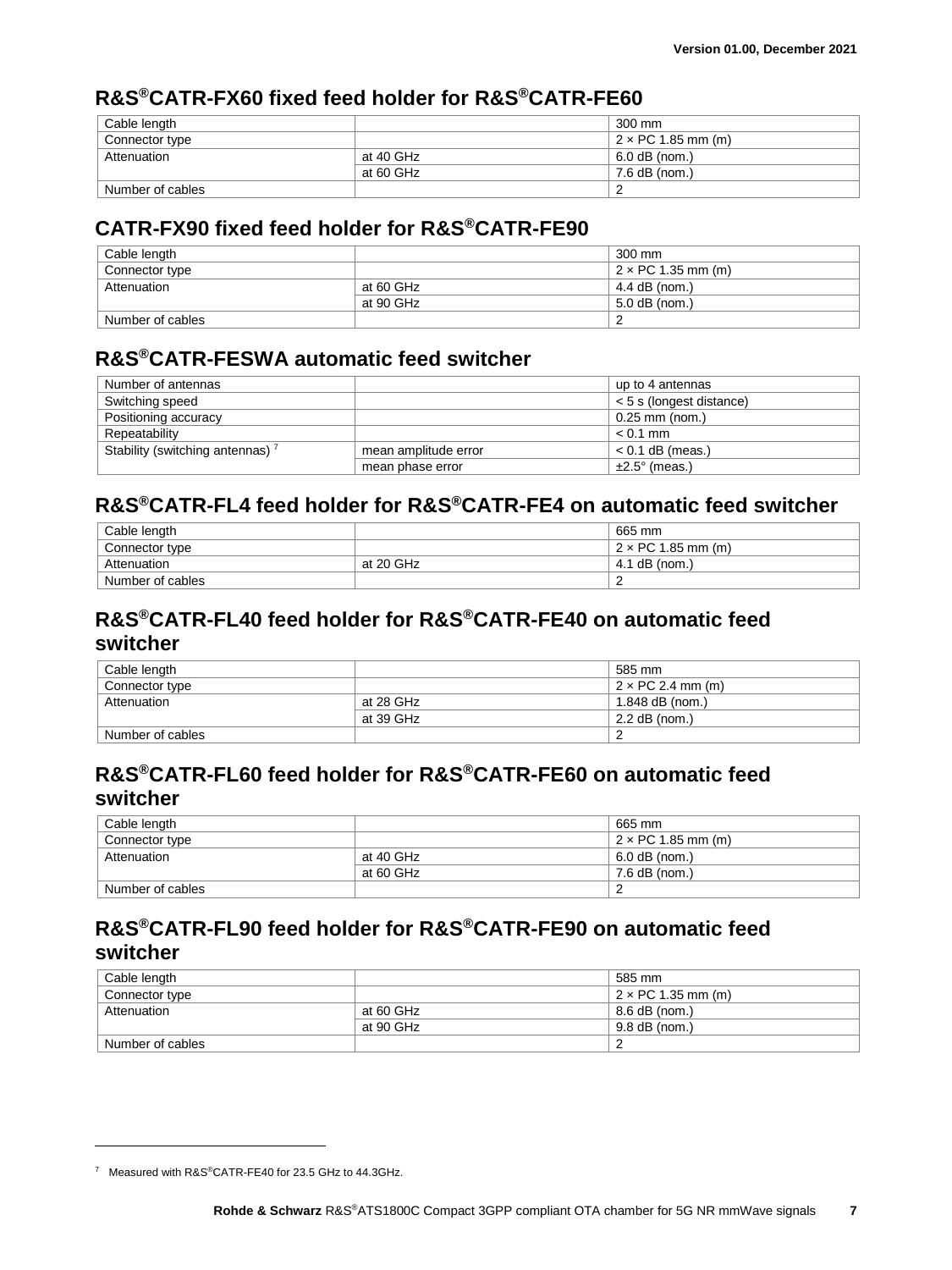### <span id="page-7-0"></span>**R&S®CATR-SCML1 left side chamber option for multiple angle of arrival**

| Number of reflectors                |                          |                                                                      |
|-------------------------------------|--------------------------|----------------------------------------------------------------------|
| Size                                | $W \times H \times D$    | $0.9$ m $\times$ 1.99 m $\times$ 1.28 m                              |
|                                     |                          | $(35.43 \text{ in} \times 78.35 \text{ in} \times 50.39 \text{ in})$ |
| Weight                              |                          | approx. 250 kg (551.16 lb)                                           |
| Number of installable feed antennas |                          |                                                                      |
| Feed throughs                       |                          |                                                                      |
| Amplitude performance 8             | average amplitude taper  | $<$ 1.5 dB (meas.)                                                   |
|                                     | average amplitude ripple | $< 0.5$ dB (meas.)                                                   |
| Total phase variation <sup>9</sup>  | at 28 GHz                | $±7.5^\circ$ (meas.)                                                 |
|                                     | at 39 GHz                | $±10°$ (meas.)                                                       |

#### <span id="page-7-7"></span><span id="page-7-6"></span><span id="page-7-1"></span>**R&S®CATR-SCMR2 right side chamber option for multiple angle of arrival**

| Number of reflectors                |                          |                                                                      |
|-------------------------------------|--------------------------|----------------------------------------------------------------------|
| Size                                | WxHxD                    | $0.9$ m $\times$ 1.99 m $\times$ 1.28 m                              |
|                                     |                          | $(35.43 \text{ in} \times 78.35 \text{ in} \times 50.39 \text{ in})$ |
| Weight                              |                          | approx. 250 kg (551.16 lb)                                           |
| Number of installable feed antennas |                          | ົ                                                                    |
| Feed throughs                       |                          | 4                                                                    |
| Amplitude performance <sup>8</sup>  | average amplitude taper  | $<$ 1.5 dB (meas.)                                                   |
|                                     | average amplitude ripple | $< 0.5$ dB (meas.)                                                   |
| Total phase variation <sup>9</sup>  | at 28 GHz                | $±7.5^\circ$ (meas.)                                                 |
|                                     | at 39 GHz                | $±10°$ (meas.)                                                       |

### <span id="page-7-2"></span>**R&S®CATR-FM4 feed holder for R&S®CATR-FE4 in side-chamber**

| Cable length     |           | 665 mm                    |
|------------------|-----------|---------------------------|
| Connector type   |           | $2 \times PC$ 1.85 mm (m) |
| Attenuation      | at 20 GHz | $2.9$ dB (nom.)           |
| Number of cables |           |                           |

### <span id="page-7-3"></span>**R&S®CATR-FM40 feed holder for R&S®CATR-FE40 in side-chamber**

| Cable length     |           | 700 mm                   |  |
|------------------|-----------|--------------------------|--|
| Connector type   |           | $2 \times PC$ 2.4 mm (m) |  |
| Attenuation      | at 28 GHz | 2.53 dB (nom.)           |  |
|                  | at 39 GHz | 3.00 dB (nom.)           |  |
| Number of cables |           |                          |  |

### <span id="page-7-4"></span>**R&S®CATR-FM60 feed holder for R&S®CATR-FE60 in side-chamber**

| Cable length     |           | 665 mm                    |  |
|------------------|-----------|---------------------------|--|
| Connector type   |           | $2 \times PC$ 1.85 mm (m) |  |
| Attenuation      | at 40 GHz | 6.0 dB (nom.)             |  |
|                  | at 60 GHz | 7.6 dB (nom.)             |  |
| Number of cables |           |                           |  |

#### <span id="page-7-5"></span>**R&S®CATR-FM90 feed holder for R&S®CATR-FE90 in side-chamber**

| Cable length     |           | 585 mm                    |  |
|------------------|-----------|---------------------------|--|
| Connector type   |           | $2 \times PC$ 1.35 mm (m) |  |
| Attenuation      | at 60 GHz | 8.6 dB (nom.)             |  |
|                  | at 90 GHz | 9.8 dB (nom.)             |  |
| Number of cables |           |                           |  |

l

<sup>8</sup> Measured from 23.5 GHz to 90 GHz.

<sup>9</sup> From 23.5 GHz to 44.3 GHz.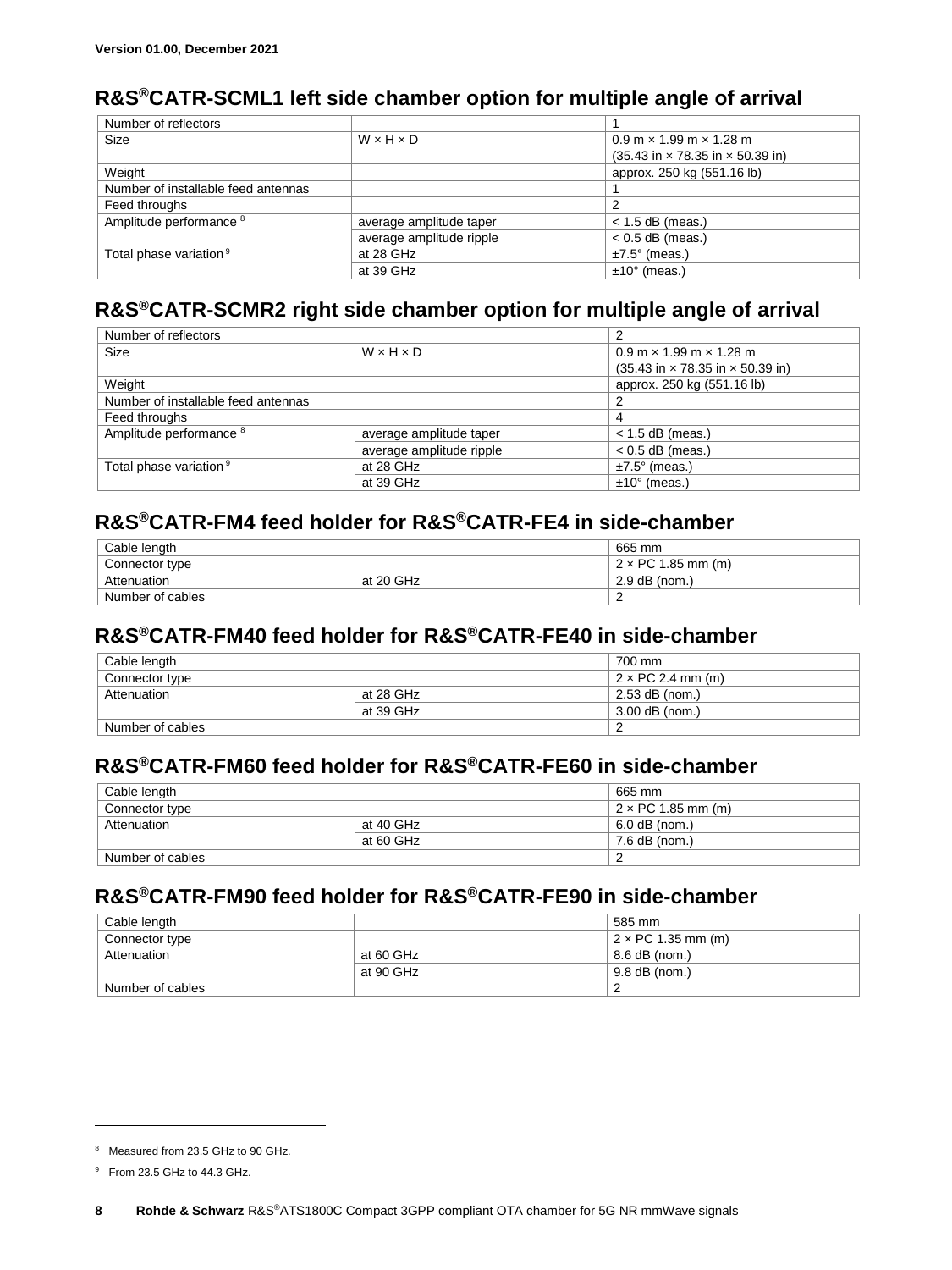# <span id="page-8-0"></span>**Ordering information**

# <span id="page-8-1"></span>**Basic configuration**

| <b>Designation</b>                                      | <b>Type</b>                 | Order No.    |
|---------------------------------------------------------|-----------------------------|--------------|
| CATR based compact 5G NR mmWave test chamber            | R&S®ATS1800C                | 1534.1800K03 |
| CATR based compact 5G NR mmWave test chamber            | <b>R&amp;S®ATS1800C</b>     | 1534.1800.03 |
| CATR reflector, large size                              | R&S <sup>®</sup> CATR-REFL1 | 1534.2307.02 |
| Feed antenna with OMT for CATR system, 23 GHz to 44 GHz | R&S <sup>®</sup> CATR-FE40  | 1540.6246.02 |
| Fixed feed holder for R&S®CATR-FE40                     | R&S®CATR-FX40               | 1540.6346.02 |
| USB 3.2 B-type feedthrough                              | R&S <sup>®</sup> TS-F1U3BA1 | 1537.6632.02 |

### <span id="page-8-2"></span>**Additional options**

| <b>Designation</b>                                       | <b>Type</b>                 | Order No.    |
|----------------------------------------------------------|-----------------------------|--------------|
| USB 3.2 C-type feed through                              | R&S®TS-F1U3CC1              | 1537.6649.02 |
| Mounting kit for rear side mounting of RRH and RF42      | R&S <sup>®</sup> CATR-MNT2  | 1540.6681.02 |
| Camera, visual and thermal view                          | R&S®CATR-CAM1               | 1534.2471.03 |
| Fixture for phantom head or heavy DUT mounting           | R&S®CATR-HFIX1              | 1534.2920.03 |
| 4x4 MIMO anker                                           | R&S <sup>®</sup> CATR-MIMOA | 1538.8880.02 |
| Link antenna, ruggedized Vivaldi                         | R&S <sup>®</sup> TC-TA50CPR | 1531.8633.02 |
| Feed antenna with OMT for CATR system, 6 GHz to 25GHz    | R&S <sup>®</sup> CATR-FE4   | 1540.6223.02 |
| Feed antenna with OMT for CATR system, 40 GHz to 60 GHz  | R&S®CATR-FE60               | 1540.6275.02 |
| Feed antenna with OMT for CATR system, 60 GHz to 90 GHz  | R&S®CATR-FE90               | 1540.6269.02 |
| Fixed feed holder for R&S®CATR-FE40                      | R&S <sup>®</sup> CATR-FX40  | 1540.6346.02 |
| Fixed feed holder for R&S®CATR-FE60                      | R&S®CATR-FX60               | 1540.6375.02 |
| Fixed feed holder for R&S®CATR-FE90                      | R&S®CATR-FX90               | 1540.6369.02 |
| Automatic feed switcher                                  | R&S <sup>®</sup> CATR-FESWA | 1540.6600.02 |
| Feed holder for R&S®CATR-FE4 on automatic feed switcher  | R&S <sup>®</sup> CATR-FL4   | 1540.6423.02 |
| Feed holder for R&S®CATR-FE40 on automatic feed switcher | R&S®CATR-FL40               | 1540.6446.02 |
| Feed holder for R&S®CATR-FE60 on automatic feed switcher | R&S <sup>®</sup> CATR-FL60  | 1540.6475.02 |
| Feed holder for R&S®CATR-FE90 on automatic feed switcher | R&S <sup>®</sup> CATR-FL90  | 1540.6469.02 |
| Left side chamber option for multiple angle of arrival   | R&S <sup>®</sup> CATR-SCML1 | 1540.6381.02 |
| Right side chamber option for multiple angle of arrival  | R&S <sup>®</sup> CATR-SCMR2 | 1540.6481.02 |
| Feed holder for R&S®CATR-FE4 mounting inside chamber     | R&S <sup>®</sup> CATR-FM4   | 1540.6617.02 |
| Feed holder for R&S®CATR-FE40 mounting inside chamber    | R&S®CATR-FM40               | 1540.6630.02 |
| Feed holder for R&S®CATR-FE60 mounting inside chamber    | R&S <sup>®</sup> CATR-FM60  | 1540.6675.02 |
| Feed holder for R&S®CATR-FE90 mounting inside chamber    | R&S®CATR-FM90               | 1540.6652.02 |
| Fixture for 3GGP alignment options 1 and 3               | R&S <sup>®</sup> CATR-FIX1U | 1540.6317.02 |
| Fixture for 3GPP alignment option 2                      | R&S®CATR-FIX2U              | 1540.6300.02 |

### <span id="page-8-3"></span>**Accessories for calibration**

| <b>Designation</b>                                    | Type                      | Order No.    |
|-------------------------------------------------------|---------------------------|--------------|
| SGH calibration/alignment antenna, 26.5 GHz to 40 GHz | R&S <sup>®</sup> TC-SGH40 | 1530.8617.02 |
| SGH calibration/alignment antenna, 40 GHz to 60 GHz   | R&S®TC-SGH60M             | 1536.8590.02 |
| SGH calibration/alignment antenna, 60 GHz to 90 GHz   | R&S®TC-SGH90M             | 1536.8454.02 |
| Three-path diode power sensor                         | R&S <sup>®</sup> NRP50S   | 1419.0087.02 |
| USB power sensor cable, length: 5 m                   | R&S <sup>®</sup> NRP-ZKU  | 1419.0658.05 |

#### <span id="page-8-4"></span>**Other accessories**

| <b>Designation</b>                              | Type           | Order No.    |
|-------------------------------------------------|----------------|--------------|
| 50 GHz cable, length: 1.2 m to 1.85 mm (m to f) | R&S®ATS-C50MF⊹ | 1535.7977.02 |
| 50 GHz cable, length: 0.3 m to 2.4 mm (m to m)  | R&S®ATS-C50MM3 | 3658.4232.02 |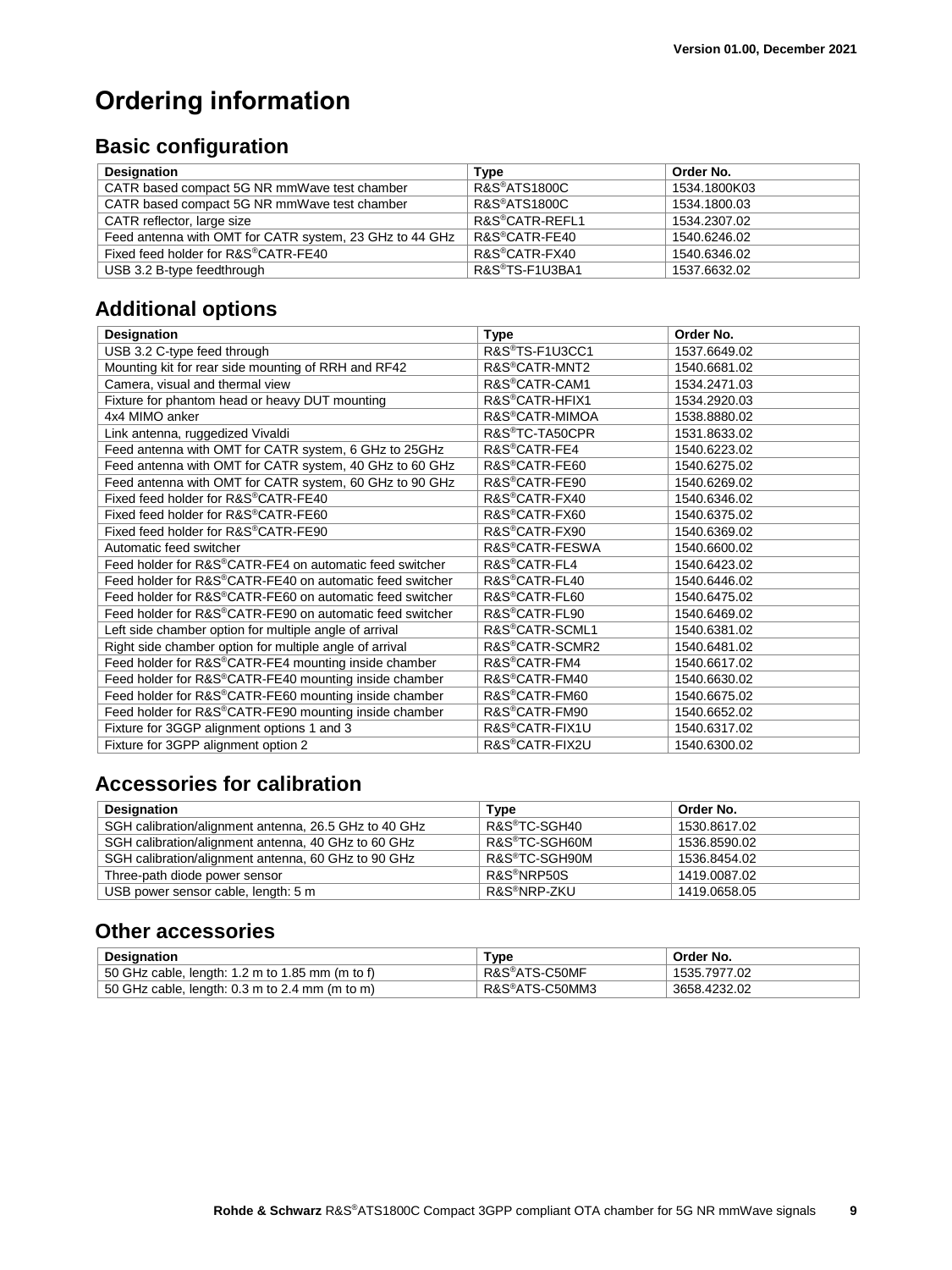**Version 01.00, December 2021**